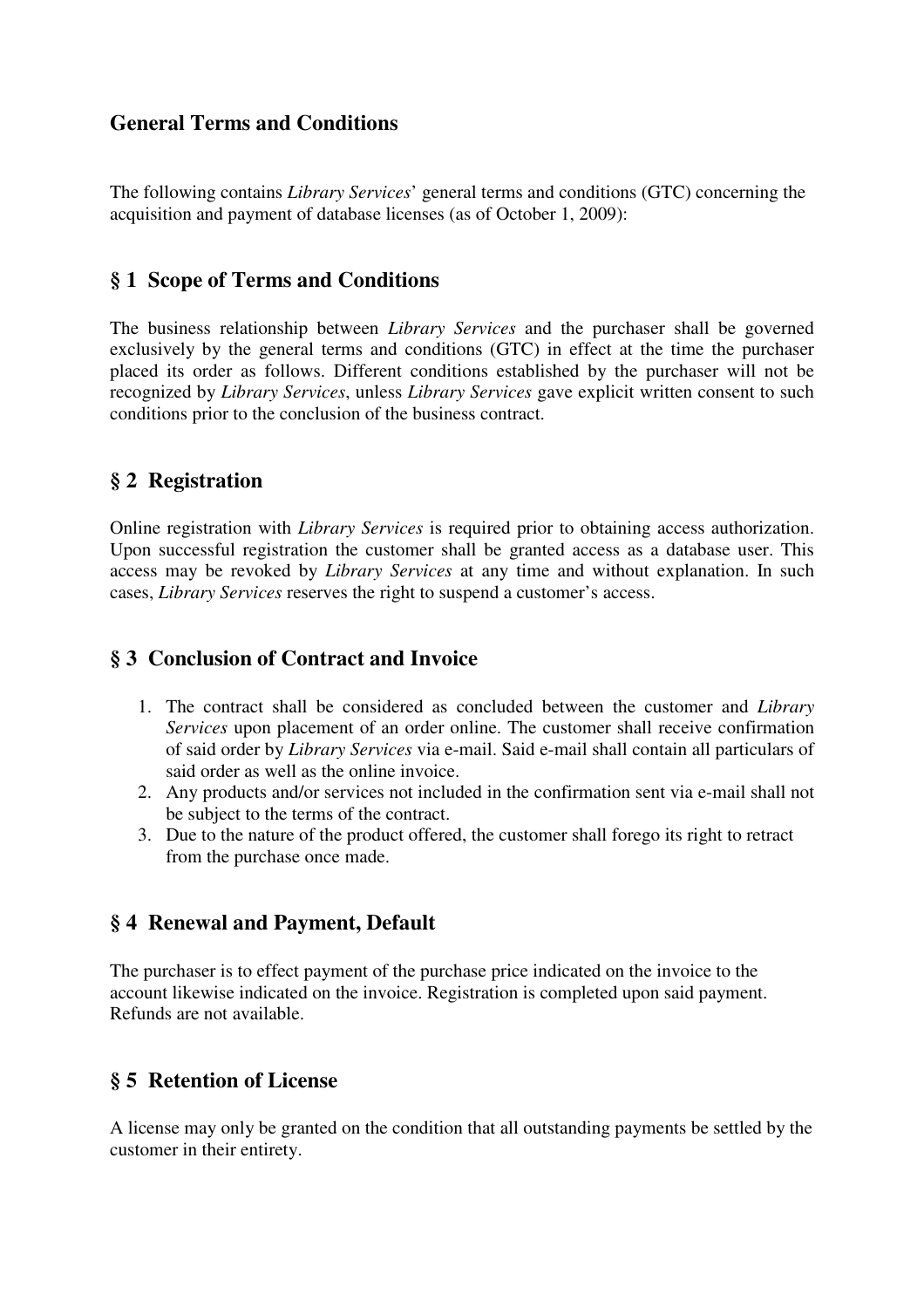# **§ 6 Delivery**

- 1. Unless alternative arrangements are made, confirmation shall be sent via e-mail to the address indicated by the purchaser.
- 2. If *Library Services*, in spite of its contractual obligation, fails to send access authorization within five (5) days, the customer reserves the right to withdraw from the purchase. In this case, the customer will be informed immediately that the product on order is not available and provided a full reimbursement.

# **§ 7 Warranty**

- 1. If the item of purchase is defective or a part is missing, the purchaser may demand rectification (remedy of the defect(s) or replacement). If *Library Services* is unable to rectify a significant defect, the purchaser may withdraw from the contract or demand compensation in the form of a reduction in price.
- 2. Unless otherwise stated below, further claims by the customer of any legal nature whatsoever – are excluded. *Library Services* is not liable for damages, loss of sales, for any other pecuniary losses or damages to the PC of the customer. This also applies to personal liability of constitutionally appointed representatives, auxiliary persons or other vicarious agents.

# **§ 8 Data Protection**

Personal data is required for the sole purpose of authorizing access and settling payment; this information will not under any circumstances be passed on to a third party.

# **§ 9 Applicable Law**

The service provided by *Library Services* is exclusively governed by the laws of the Federal Republic of Germany under exclusion of German International Private Law and the UN Convention on the International Sale of Movable Goods.

## **§ 10 Place of Performance**

For customers of *Library Services* the place of performance and domicile of *Library Services* is Rehstraße 21, 65933 Frankfurt am Main, Germany.

# **§ 11 Place of Jurisdiction**

Provided the customer is a registered merchant, a corporate body under public law, a public fund asset, or does not have its general place of jurisdiction in the Federal Republic of Germany, the place of jurisdiction for any disputes that arise during the course of a business transaction shall be Cologne.